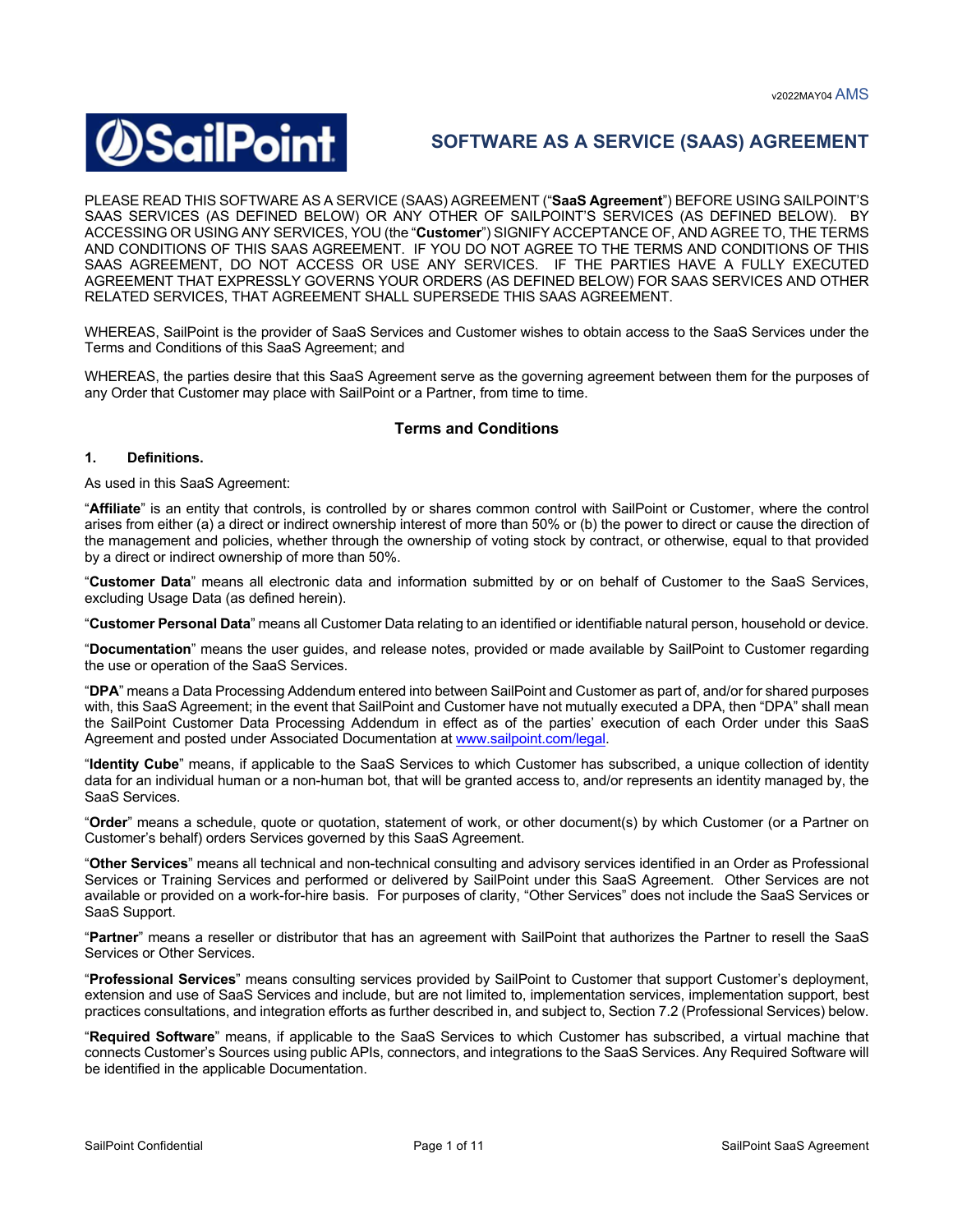"**SaaS Services**" means any SailPoint internet-accessible software-as-a-service offering hosted by SailPoint, its Affiliates or SailPoint's or its Affiliates' service providers, that has been purchased for Customer's use under an Order and made available to Customer over a network.

"**SaaS Support**" means SailPoint's Support and Maintenance Services for SaaS Services as described in, and in accordance with, the SailPoint Support and Maintenance Policy found under Associated Documentation on SailPoint's website at https://www.sailpoint.com/legal/.

"**Sensitive Data**" means any data that constitutes sensitive personal data or special category data or like terms under applicable data privacy laws, intellectual property, proprietary business models, government-issued identification numbers, medical or health information, account security information, individual financial account information, credit/debit/gift or other payment card information, account passwords, individual credit and income information.

"**Services**" means the SaaS Services, SaaS Support (defined herein), and Other Services.

"**Source**" means, if applicable to the SaaS Services to which Customer has subscribed, a Customer-managed target system for reading data from and, if supported by the specific system, writing changes to, User accounts. The connection to a target system can be managed via a direct connector or a flat file.

"**Term**" or "**SaaS Term**" means the period(s) specified in any Order during which Customer will have access to and use of the SaaS Services, as the same may be renewed or extended in accordance with the Order.

"**Training Services**" means SailPoint's courses and other product-related training available through SailPoint's Identity University on-site at SailPoint's, Customer's or a third party's location, or online via a SailPoint-provided website, as agreed by the parties. Where available, Customer may purchase access to Training Services on a subscription basis for up to a specified number of named employees during the Training Term identified on the applicable Order or by purchasing Training Services units or credits which Customer can apply towards specific Training Services arranged with SailPoint within a period of time stated on the applicable Order.

"**User**" means an employee or independent contractor of Customer or Customer's Affiliates that Customer authorizes to use the SaaS Services on Customer's behalf to manage Identity Cubes.

## **2. SaaS Services**.

- **2.1. Provision of SaaS Services**. During the Term, SailPoint grants Customer a limited, non-exclusive, non-transferrable (except in accordance with Section 14.1 (Assignment)), non-sublicensable right to access and use the SaaS Services in accordance with the Documentation, solely for Customer's internal business operations, in each case subject to the terms of this SaaS Agreement, including, if applicable, the number of Identity Cubes and Sources documented in an Order.
- **2.2. Required Software**. Customer acknowledges that use of certain SaaS Services requires the installation of the Required Software as a pre-requisite for using the SaaS Services. Customer agrees to install any Required Software, including any required updates if and when available. To the extent applicable to the SaaS Services to which Customer has subscribed, SailPoint hereby grants to Customer a limited, non-exclusive, non-transferable (except in accordance with Section 14.1 (Assignment)), non-sublicensable license to install, execute, copy, display, or otherwise use the Required Software in accordance with the Documentation, solely in connection with the Services, during the Term, in each case subject to the terms of this SaaS Agreement.
- **2.3. Users**. Customer will cause Users to abide by the terms of this SaaS Agreement. Any action or omission of a User, which, if attributable to Customer would constitute a breach of this SaaS Agreement by Customer, will be deemed to be a breach of this SaaS Agreement by Customer. SailPoint may terminate or suspend any User's individual access to the SaaS Services for any breach without notice.
- **2.4. SaaS Support**. SailPoint's Premium Support and Maintenance Services is SaaS Support included with Customer's subscription to the SaaS Services at no additional charge during the SaaS Term stated on the applicable Order. An upgrade to enhanced Support and Maintenance Services (e.g., Platinum) may be available for an additional charge. SailPoint provides SaaS Support and associated Documentation in the English language.
- **2.5. Service Level Agreement**. The Service Level Agreement ("**SLA**") for the production instance of the SaaS Services is set forth in SailPoint's current SLA included in Associated Documentation at https://www.sailpoint.com/legal/.

#### **3. Customer Responsibilities and Restrictions**.

- **3.1. Customer Responsibilities**. Customer is responsible for all activities conducted by it or through the accounts of its Users in the SaaS Services. Except for SailPoint's obligations described in Section 9 (Confidentiality) and Section 10 (Data Security and Processing), Customer shall:
	- (i) have sole responsibility for the accuracy, security quality, and legality of the Customer Data and the means by which Customer acquired the Customer Data and the right to provide the Customer Data for the purposes of this SaaS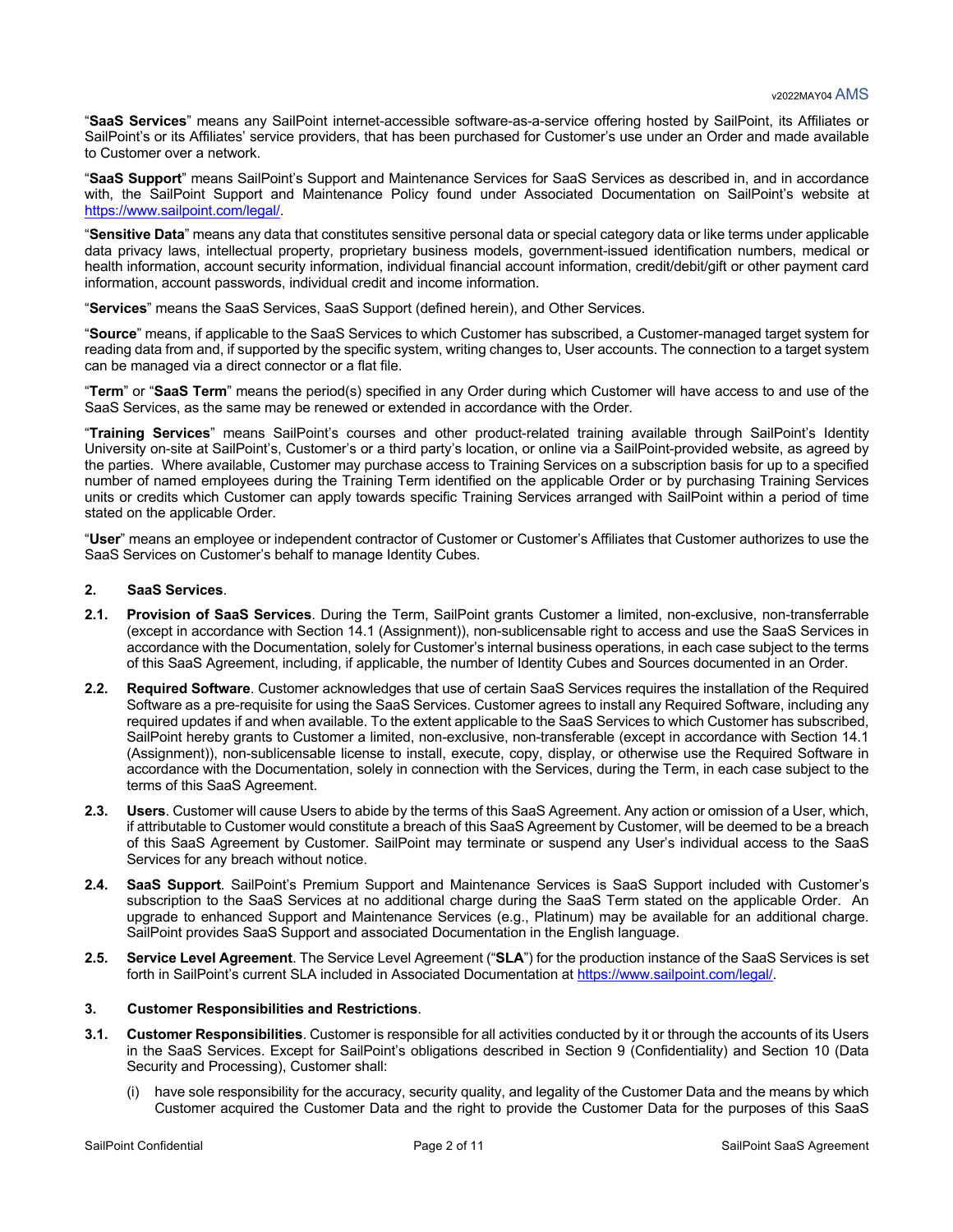Agreement (including abiding by all applicable laws in the transmission of Customer Data and ensuring the receipt of all permissions from individuals and other third parties as may be necessary in order to provide the Customer Data for the purposes contemplated in this SaaS Agreement);

- (ii) be responsible for the security and confidentiality of Customer's and its Users' account information;
- (iii) be responsible for maintaining a back-up of all Customer Data; and
- (iv) prevent unauthorized access to, or use of, the Services, and notify SailPoint promptly of any unauthorized access or use.
- **3.2. Compliance with Laws**. Customer shall comply with all applicable local, state, national, and foreign laws, rules, and regulations ("**laws**") in connection with its use of the Services, collection and other processing of all Customer Data, and performance under this SaaS Agreement, including those laws related to employment, data privacy and protection, and international activities. Customer acknowledges that SailPoint exercises no control over the Customer Data transmitted by Customer or Users to or through the SaaS Services or Required Software. SailPoint may impose limits on the use of, or access to, Services as required by applicable law.
- **3.3. Restrictions**. Customer and its Users shall not, and shall not permit any third party to:
	- (i) copy or republish SaaS Services;
	- (ii) make any Services available to any person other than Users;
	- (iii) rent, lend, sell, sublicense, or use SaaS Services to provide service bureau, time-sharing or other services to third parties;
	- (iv) send or store any Sensitive Data in the SaaS Services;
	- (v) send or store any Customer Personal Data in the SaaS Services that is not necessary for SailPoint to provide Services to Customer or is in violation of laws;
	- (vi) install the Required Software in, or connect a Source to, the SaaS Services from any country that has data residency or data transmission restrictions, including, but not limited to, Russia and the People's Republic of China;
	- (vii) send or store viruses, spyware, ransomware, timebombs, Trojan horses, or other harmful or malicious code, or files to or in connection with any Services;
	- (viii) send or store infringing, offensive, harassing or otherwise unlawful material in connection with any Services;
	- (ix) modify or create derivative works based upon SaaS Services or Documentation;
	- (x) remove, modify, or obscure any copyright, trademark, or other proprietary notices contained in the SaaS Services or Documentation;
	- (xi) reverse engineer, decompile, disassemble, or otherwise attempt to derive the source code used or embodied in the SaaS Services or Required Software, which for the avoidance of doubt includes the related algorithms, methods, and techniques;
	- (xii) access or use SaaS Services or Documentation in order to build a similar or competitive product, or
	- (xiii) exploit the SaaS Services or Documentation in any unauthorized way whatsoever, including by trespassing or burdening network capacity.

If for some reason these restrictions are prohibited by applicable law or by an agreement SailPoint has with one of its licensors, then the activities are permitted only to the extent required to comply with the law or agreement.

## **4. Intellectual Property**.

- **4.1. Ownership and Reservation of Rights of SailPoint Intellectual Property**. SailPoint, its Affiliates and its licensors own and, except for the limited rights expressly granted to Customer under this SaaS Agreement, retain all right, title, and interest in and to the Services, Documentation and any other materials provided by SailPoint or its licensors under this SaaS Agreement, including all modifications and derivative works related thereto and intellectual property rights therein. No rights are granted to Customer under this SaaS Agreement other than expressly set forth in this SaaS Agreement.
- **4.2. Rights in Customer Data**. As between SailPoint and Customer, Customer owns the Customer Data. Customer hereby grants and agrees to grant to SailPoint, its Affiliates and contractors, a worldwide, non-exclusive, royalty-free license to host, copy, transmit, display, and process the Customer Data as reasonably necessary to (a) provide the Services to Customer and (b) monitor, modify, and improve (including develop) the SaaS Services; *provided, however*, that with respect to any Customer Data that constitutes Customer Personal Data, the use described in (b) shall not include building or modifying household or consumer profiles, or cleaning or augmenting data acquired from another source.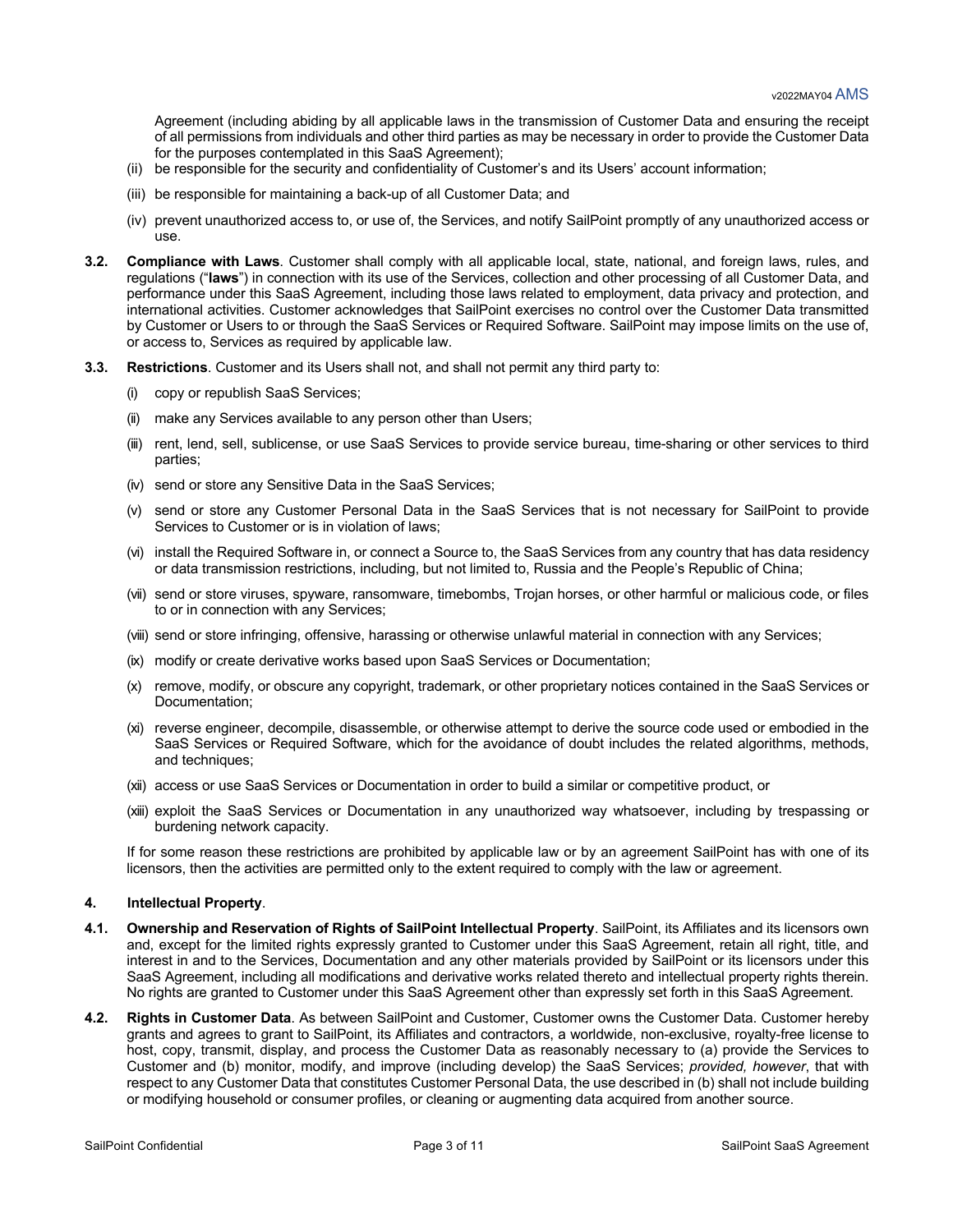- **4.3. Feedback**. To the extent Customer or any of its Users provides any suggestions for modification or improvement or other comments, code, information, know-how, or other feedback (whether in oral or written form) relating to the Services ("**Feedback**"), Customer hereby grants to SailPoint and its Affiliates a perpetual, irrevocable, worldwide, non-exclusive, royalty-free license to use and commercially exploit the Feedback in any manner SailPoint sees fit without accounting or other obligation.
- **4.4. Statistical Usage Data**. SailPoint may collect, retain, disclose and use, during and after the Term for purposes of SailPoint's business, usage data that is derived from the operation of the SaaS Services, including patterns identified through the use of the SaaS Services and algorithms, log data, and data regarding the performance and availability of the Services ("**Usage Data**"). If SailPoint provides Usage Data to any third party (for example, a report on the aggregate number of identities governed with SailPoint's SaaS Services), the Usage Data shall be aggregated and anonymized so as not to disclose customer's or any user(s) identity.

## **5. Orders and Payment**.

**5.1. Orders**. Customer may purchase Services by either (a) entering into an Order with SailPoint directly or (b) entering into a Partner Order with a Partner that is subsequently acknowledged by SailPoint to Customer in writing (including by SailPoint sending a delivery notice to Customer via email). Each Order with SailPoint shall be signed by both Customer and SailPoint or issued by SailPoint and acknowledged by Customer via the issuance of a purchase order that incorporates the Order by reference only when finally accepted by SailPoint. All Partner Orders will be subject to pricing mutually agreed by Customer and Partner. All Services purchased by Customer through either SailPoint or a Partner shall be governed exclusively by this SaaS Agreement and, subject to Section 13.5 (Entire Agreement), the applicable Order or Partner Order.

#### **5.2. Fees, Invoicing and Payment**.

- **5.2.1. Direct Purchases from SailPoint**. For direct purchases from SailPoint, all fees for the Services shall be set forth in the applicable Order. All fees are exclusive of sales and use taxes, value added taxes (VAT), or similar charges. Unless otherwise provided in an Order, SailPoint shall invoice Customer for all fees described therein on or promptly following the Order effective date. Customer shall pay all invoices within thirty (30) days from date of invoice. Except as expressly provided otherwise herein, fees are non-refundable, non-cancellable and not subject to set-off. All fees shall be paid by Customer in the currency stated in each Order. If any fees) remain unpaid by the due date, in addition to any other rights or remedies it may have under this SaaS Agreement or by matter of law, (i) SailPoint reserves the right to suspend the Services upon thirty (30) days written notice to Customer, until the amounts are paid in full, and (ii) at SailPoint's discretion, any unpaid fees may accrue interest at the rate of the lesser of one and one-half percent (1.5%) of the outstanding balance per month or the maximum rate permitted by law from the date the fees were due until the date paid. Further, Customer shall be responsible for all costs and expenses associated with SailPoint's collection of the fees, including reasonable attorneys' fees SailPoint may incur in connection with its collection efforts. Suspension of the Services under this Section 5.2.1 shall not release Customer of its payment obligations under this SaaS Agreement or extend the term of the applicable Order(s).
- **5.2.2. Purchases Through a Partner**. For any Services purchased by Customer through a Partner, the pricing and payment terms are established through the order or agreement entered into by and between Customer and the Partner ("**Partner**  Order") and all payments will be made directly to Partner. If a Partner is entitled to terminate or suspend any Services purchased by Customer pursuant to the Partner Order and notifies SailPoint, SailPoint may suspend or terminate the Services identified by the Partner. Subsequently, if Partner notifies SailPoint that Customer is entitled to reinstatement of any Services purchased by Customer pursuant to the Partner Order, and Customer is otherwise in compliance with the terms of this SaaS Agreement, SailPoint shall reinstate the Services as soon as reasonably practicable. SailPoint shall not be liable to Customer or to any third party for any liabilities, claims, or expenses arising from or relating to any suspension or termination of Services in accordance with this Section 5.2.2.
- **5.2.3. Expenses**. Unless otherwise specified in an Order, Customer will reimburse SailPoint for all pre-approved, out-of-pocket travel and related expenses incurred in performing the Other Services. SailPoint will include reasonably detailed documentation of the expenses with each related invoice as applicable.
- **5.2.4. Taxes**. Customer is responsible for payment of all sales and use taxes, value added taxes (VAT), or similar charges relating to Customer's purchase and use of the Services, excluding taxes based on SailPoint's net income. If SailPoint has a legal obligation to pay or collect taxes for which Customer is responsible under this SaaS Agreement, the appropriate amount shall be computed based on Customer's address listed under Customer Information above and invoiced to and paid by Customer, which amounts are in addition to the fees for the Services, unless Customer provides SailPoint with a valid tax exemption certificate authorized by the appropriate taxing authority.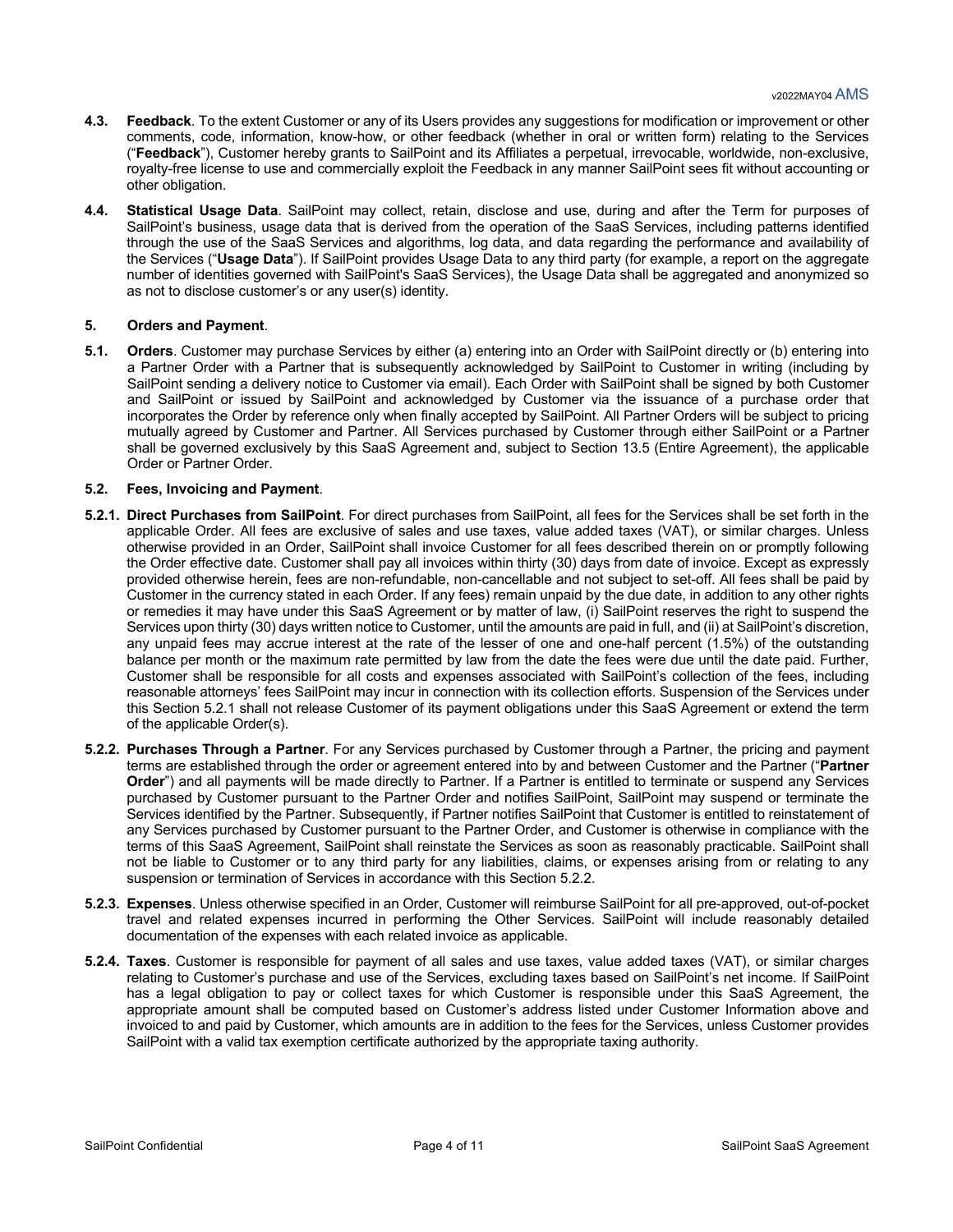## **6. Other Services.**

- **6.1. Training Services.** SailPoint will provide Training Services on a per-quote basis as purchased or otherwise requested by Customer. Customer will execute an Order for any agreed Training Services subscription ("**Training Subscription**"). For Training Services acquired outside a Training Subscription, (i) Customer will approve SailPoint's quote prior to SailPoint's commencement of the Training Services and (ii) SailPoint will invoice Customer monthly in arrears as SailPoint provides the Training Services. Unless otherwise stated in the applicable Order, Training Services fees shall exclude travel and living expenses.
- **6.2. Professional Services.** Customer may purchase Professional Services from SailPoint on a time-and-materials basis. The following terms and conditions shall apply to Professional Services performed for Customer by or on behalf of SailPoint:
	- a. **Scope of Professional Services**. Professional Services will be documented in a mutually executed statement of work ("**SOW**"). SailPoint offers SaaS Services under this SaaS Agreement as a service of general utility provided by SailPoint to all customers the same way at the same time, leveraging the same code base. As provided by SailPoint over the internet, the SaaS Services are not themselves customizable by one customer to differentiate how it is provided to any other customer. Therefore, the scope of any Professional Services shall be limited to (i) program and deployment planning, (ii) configuration and integration assistance, and/or (iii) interface adapter efforts. Professional Services shall not constitute works-for-hire.
	- b. **Term of Professional Services**. Professional Services will begin and terminate on the dates or times described in a SOW, unless earlier terminated in accordance with this SaaS Agreement.
	- c. **Fees and Expenses**. Fees for Professional Services are described in a SOW or an Order. SailPoint may issue invoices on a monthly basis for Professional Services actually performed or in accordance with a payment schedule documented in a SOW or Order. SailPoint shall invoice Customer, and Customer shall pay, all actual and reasonable expenses for travel, food and lodging which are directly related to the performance of Professional Services.
	- d. **Termination or delay of Professional Services**. Customer may terminate Professional Services by giving ten (10) days prior written notice to SailPoint; termination shall be effective ten (10) days after SailPoint's receipt of the notice. If Customer delays the scheduled start of contracted Professional Services, Customer shall reimburse SailPoint for any actual non-refundable costs incurred (including for expenses and contractors) due to the delay. If Customer terminates Professional Services before the agreed end of a Professional Services engagement as set forth in a SOW, Customer shall pay SailPoint for any Professional Services completed but not yet paid for prior to the termination date, as well as reasonable and actual costs (including for expenses and contractors) incurred by SailPoint through the effective date of the termination.
	- e. **SailPoint Proprietary Information**. All SailPoint Proprietary Information and all right, title and interest, including, without limitation, all patents, copyrights, and trade secret rights anywhere in the world, and all other intellectual property and rights in connection therewith shall be the sole property of and remain with SailPoint or its licensors, as applicable. SailPoint Proprietary Information includes, but is not limited to, the SaaS Services, Required Software and related documentation and any modifications thereto developed in whole or in part by Professional Services. Except for the license use rights otherwise expressly provided in this SaaS Agreement, no right, title or interest in the SaaS Services or Required Software is granted hereunder.
	- f. **Independent Contractors**. SailPoint is an independent contractor and is solely responsible for all taxes, withholdings, and other similar statutory obligations, including but not limited to, Worker's Compensation Insurance. Nothing herein shall form or be construed to form a joint venture or partnership.
	- g. **Performance Standards**. SailPoint's performance of Professional Services under this SaaS Agreement will be conducted with standards of practice common in the industry for similar services. While performing Professional Services at Customer's site, SailPoint will comply with all applicable Customer network and safety rules, guidelines and policies that do not conflict with the terms of this SaaS Agreement and any attachments hereto
	- h. **Consent to Subcontract**. Customer hereby consents for SailPoint to subcontract Professional Services to persons or companies qualified and certified by SailPoint to provide Other Services on SailPoint's behalf.

## **7. Term, Suspension, and Termination**.

- **7.1. Term**. This Agreement shall be in effect during the Term of any Order governed by this Agreement and shall continue in effect for so long as there is an Order arising under this Agreement with a current Term unless the Agreement or all Orders are terminated as set forth herein. This SaaS Agreement may be terminated at any time by mutual agreement of SailPoint and Customer.
- **7.2. Termination for Material Breach**. Either party may terminate this SaaS Agreement if the other party fails to cure any material breach within thirty (30) days after receipt of written notice of the breach. Upon termination of this SaaS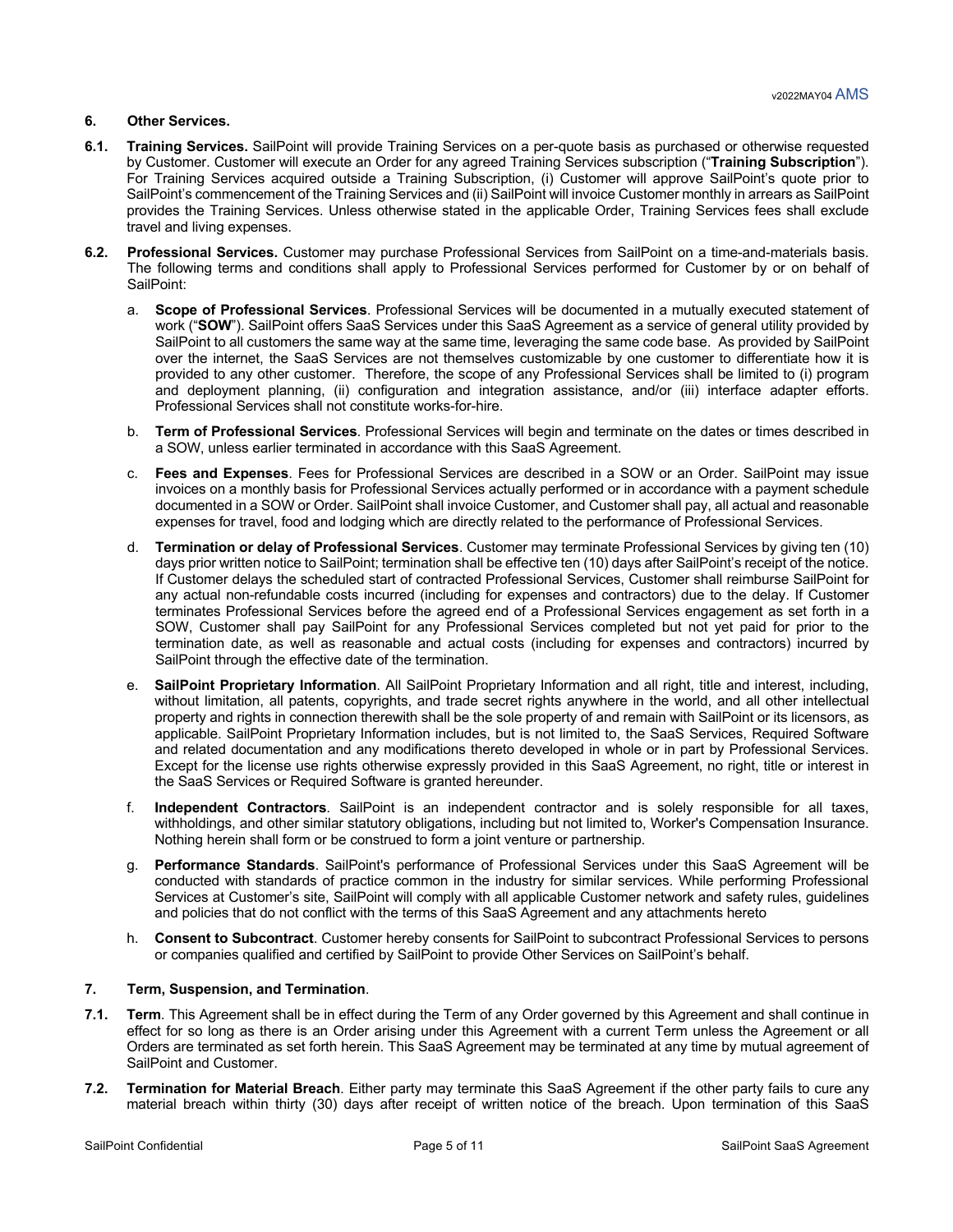Agreement by Customer for a material breach by SailPoint pursuant to this Section 7.2, SailPoint will refund Customer any fees prepaid by Customer to SailPoint that cover the remainder of the Term after the effective date of termination and any fees prepaid by Customer to SailPoint for Other Services that have not been delivered as of the effective date of termination. In the event SailPoint terminates this SaaS Agreement as a result of Customer's material breach, all unpaid fees under all Orders shall be accelerated and become immediately due and payable.

- **7.3. Suspension for Ongoing Harm**. SailPoint reserves the right to suspend delivery of the SaaS Services if SailPoint reasonably concludes that Customer or a User's use of the SaaS Services is causing immediate and ongoing harm to SailPoint or the security, integrity, or availability of the SaaS Services. SailPoint will use commercially reasonable efforts under the circumstances to provide Customer with notice and an opportunity to remedy the violation or threat prior to suspension. In the extraordinary case that SailPoint must suspend delivery of the SaaS Services, SailPoint shall promptly notify Customer of the suspension and the parties shall diligently attempt to resolve the issue. SailPoint shall not be liable to Customer or to any third party for any liabilities, claims or expenses arising from or relating to any suspension of the SaaS Services in accordance with this Section 7.3, and the suspension shall not extend the term of any applicable Order (s). Nothing in this Section 7.3 will limit SailPoint's other rights under this Section 7.
- **7.4. Retrieval of Customer Data**. Upon request by Customer made at least thirty (30) days prior to the effective date of the termination of this SaaS Agreement, at no cost to Customer, SailPoint will maintain a file of the Customer Data thencurrently stored in the SaaS Services available for download by Customer for a maximum of thirty (30) days following the termination. After the thirty (30)-day period, SailPoint shall have no obligation to maintain or provide any Customer Data and shall thereafter, unless legally prohibited, be entitled to delete all Customer Data; provided, however, that SailPoint will not be required to remove copies of any Customer Data from its backups until such time as the backup copies are scheduled to be deleted in the normal course of business; provided further that in all cases SailPoint will continue to protect the Customer Data in accordance with Section 9 (Confidentiality). Additionally, during the Term, Customer may extract Customer Data from the SaaS Services using SailPoint's standard web services.
- **7.5. Effect of Termination**. Upon expiration or termination of this SaaS Agreement, all licenses to the Required Software and access to the SaaS Services granted to Customer under this SaaS Agreement and all Orders placed hereunder shall immediately terminate and Customer will cease using the SaaS Services (except as permitted under Section 7.4 (Retrieval of Customer Data)) and any SailPoint Confidential Information. Expiration or termination of this SaaS Agreement for any reason other than termination by Customer for a material breach by SailPoint pursuant to Section 7.2 (Termination for Material Breach) shall not relieve Customer of the obligation to pay all future amounts due under all Orders. Sections 3.3 (Restrictions), 4 (Intellectual Property), 5.2 (Fees, Invoicing and Payment), 7.5 (Effect of Termination), 8.2 (Disclaimer), 9 (Confidentiality), 11 (Indemnification), 12 (Limitations of Liability) and 13 (General Provisions) shall survive the expiration or termination of this SaaS Agreement for any reason.

## **8. Warranties and Remedies; Disclaimer**.

#### **8.1. Warranties and Remedies**.

- **8.1.1. General**. Each party represents and warrants that it has the legal power and authority to enter into this SaaS Agreement. Both Parties shall comply with all laws applicable to its performance of its obligations hereunder.
- **8.1.2. SaaS Services**. SailPoint warrants that during the Term the SaaS Services will perform materially in accordance with the Documentation. As Customer's exclusive remedy and SailPoint's sole liability for breach of the warranty set forth in this Section 8.1.2, (i) SailPoint shall correct the non-conforming SaaS Services at no additional charge to Customer, or (ii) in the event SailPoint is unable to correct the deficiencies after good-faith efforts and within a commercially reasonable timeframe, Customer shall be entitled to terminate the applicable SaaS Services and SailPoint will refund Customer of any fees prepaid by Customer attributable to the defective SaaS Services for the period commencing from the date SailPoint received the notice contemplated in the next sentence. To receive warranty remedies, Customer must promptly report deficiencies in writing to SailPoint, but no later than thirty (30) days of the first date the deficiency is identified by Customer. The warranty set forth in this Section 8.1.2 shall apply only if the applicable SaaS Services have been utilized in accordance with the Documentation, this SaaS Agreement, and applicable law.
- **8.1.3. Other Services**. SailPoint warrants that the Other Services will be performed in a professional manner consistent with applicable industry standards. As Customer's exclusive remedy and SailPoint's sole liability for breach of the warranty set forth in this Section 8.1.3, SailPoint will, at its sole option and expense, promptly re-perform any Other Services that fail to meet this limited warranty or refund to Customer the fees paid for the non-conforming portion of the Other Services.
- **8.2. Disclaimer**. Except as expressly provided in this Section 8 and to the maximum extent permitted by applicable law, SailPoint makes no warranties of any kind, whether express, implied, statutory, or otherwise, and specifically disclaims all warranties of fitness for a particular purpose, merchantability, accuracy of informational content, systems integration, non-infringement, non-interference with enjoyment or otherwise. SailPoint does not warrant that the SaaS Services will be error free or uninterrupted. SailPoint makes no warranty regarding any non-SailPoint application with which the SaaS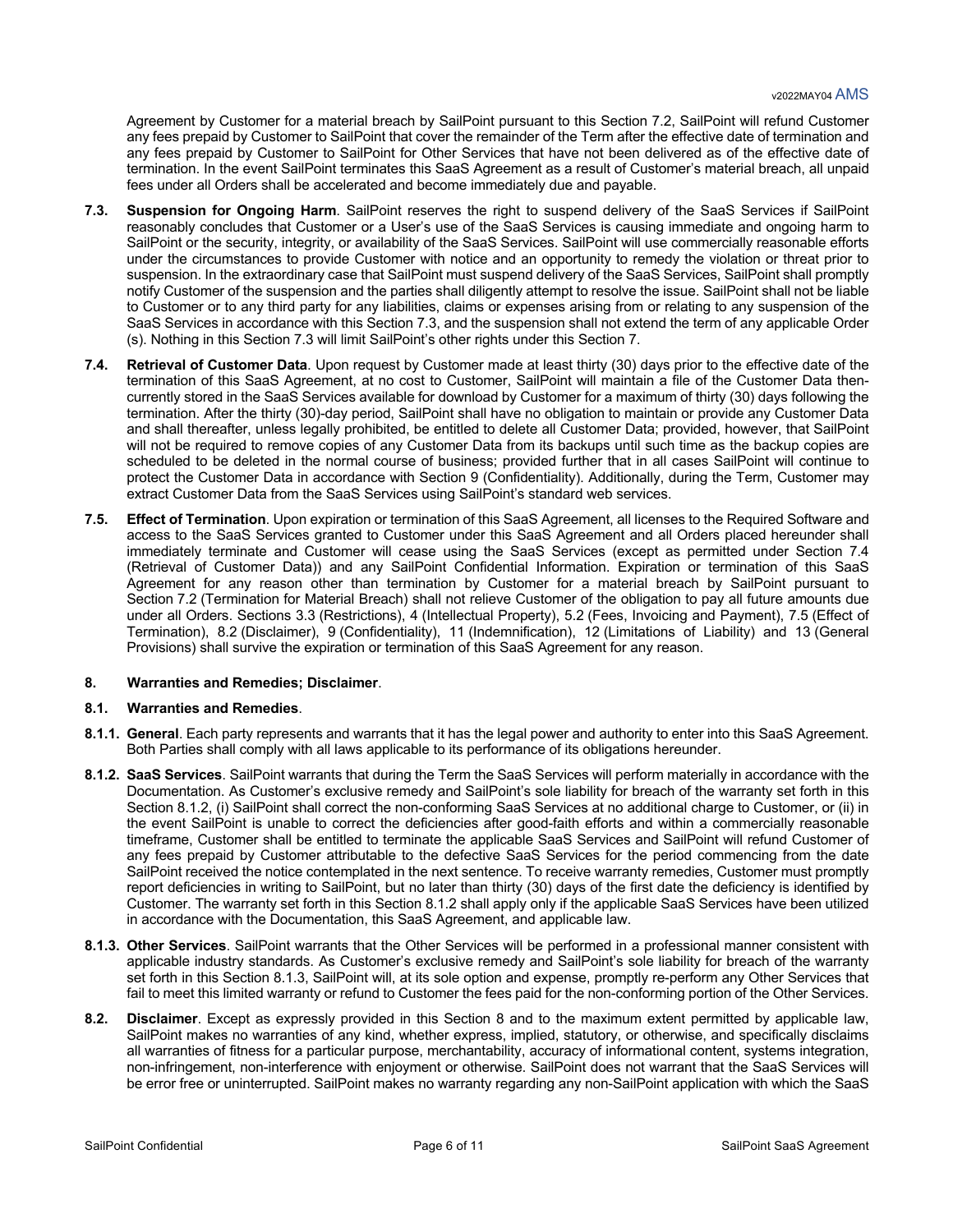Services may interoperate. The limited warranties provided in this Section 8 are the sole and exclusive warranties provided to Customer in connection with the subject matter of this SaaS Agreement.

## **9. Confidentiality**.

**9.1.** As used in this SaaS Agreement, "**Confidential Information**" means all proprietary, non-public information disclosed by a party (the "**Disclosing Party**") to the other party (the "**Receiving Party**"), directly or indirectly, which, (a) if in written, graphic, machine-readable or other tangible form, is marked as "confidential" or "proprietary," (b) if disclosed orally or by demonstration, is identified at the time of initial disclosure as confidential and is confirmed in writing to the Receiving Party to be "confidential" or "proprietary" within thirty (30) days of the disclosure, or (c) reasonably appears to be confidential or proprietary because of the circumstances of disclosure and the nature of the information itself, including the Customer Data, terms of this SaaS Agreement, each Order, the Services and Documentation, business and marketing plans, technology and technical information, product designs, and business processes of either party. Confidential Information of SailPoint includes, without limitation, the SaaS Services and Documentation. The terms and conditions of this SaaS Agreement are Confidential Information; however, the existence of this SaaS Agreement is not Confidential Information.

#### **9.2.** "**Confidential Information**" does not include information that:

- (i) is known publicly at the time of the disclosure by the Disclosing Party or becomes known publicly after disclosure through no fault of the Receiving Party;
- (ii) is known to the Receiving Party at the time of disclosure by the Disclosing Party due to previous receipt from a source that was not bound by confidentiality obligations to the Disclosing Party at that time; or
- (iii) is independently developed by the Receiving Party without use of or reference to the Confidential Information as demonstrated by the written records of the Receiving Party.
- **9.3.** The Receiving Party shall not (a) use the Confidential Information of the Disclosing Party except to exercise its rights and perform its obligations under this SaaS Agreement or (b) disclose the Confidential Information to any third party, except those of its employees, service providers, agents, and representatives who are subject to confidentiality obligations at least as stringent as the obligations set forth herein and have a "need to know" in order to carry out the purpose of this SaaS Agreement. The Receiving Party shall use at least the same degree of care it uses to protect its own confidential information of like nature, but not less than a reasonable degree of care, to protect the Confidential Information of the Disclosing Party.
- **9.4.** The Receiving Party may disclose Confidential Information of the Disclosing Party to the extent the disclosure is required by law or order of a court or other governmental authority; provided that the Receiving Party shall use commercially reasonable efforts to promptly notify the Disclosing Party prior to the disclosure to enable the Disclosing Party to seek a protective order or otherwise prevent or restrict the disclosure.
- **9.5.** The parties agree that monetary damages may be insufficient to fully compensate either party for its losses in the event the other party violates the confidentiality provisions of this SaaS Agreement. Upon any actual or threatened violation by the Receiving Party, the Disclosing Party may be entitled to preliminary and other injunctive relief against such violation, in addition to any other rights or remedies that the Disclosing Party may have at law or in equity.

## **10. Data Security and Processing**.

- **10.1. Security Program**. SailPoint will maintain administrative, physical, and technical safeguards designed to protect the security and confidentiality of Customer Data, including measures designed to prevent unauthorized access, use, modification, or disclosure of Customer Personal Data. SailPoint's current Security Measures are described for information purposes only in Annex A of the DPA and posted by SailPoint as the SailPoint Data Security Program under Associated Documentation at www.sailpoint.com/legal. The SailPoint Data Security Program (and Annex A) are subject to change at any time without notice provided that any change shall not materially diminish SailPoint's information security obligations described therein. With respect to the SaaS Services listed at https://www.sailpoint.com/legal/saas-services/, SailPoint will operate in conformance with the physical, technical, operational, and administrative measures and protocols regarding data security that are set forth in its then current Service Organization Control 2 (SOC 2) Type 2 Report(s) (or equivalent report(s)), received from its third-party auditors.
- **10.2. Data Processing Agreement**. The DPA sets forth the terms and conditions under which SailPoint may receive and process Customer Personal Data from Customer. The DPA shall apply with respect to SailPoint's processing of Customer Personal Data in the course of providing Services pursuant to this SaaS Agreement.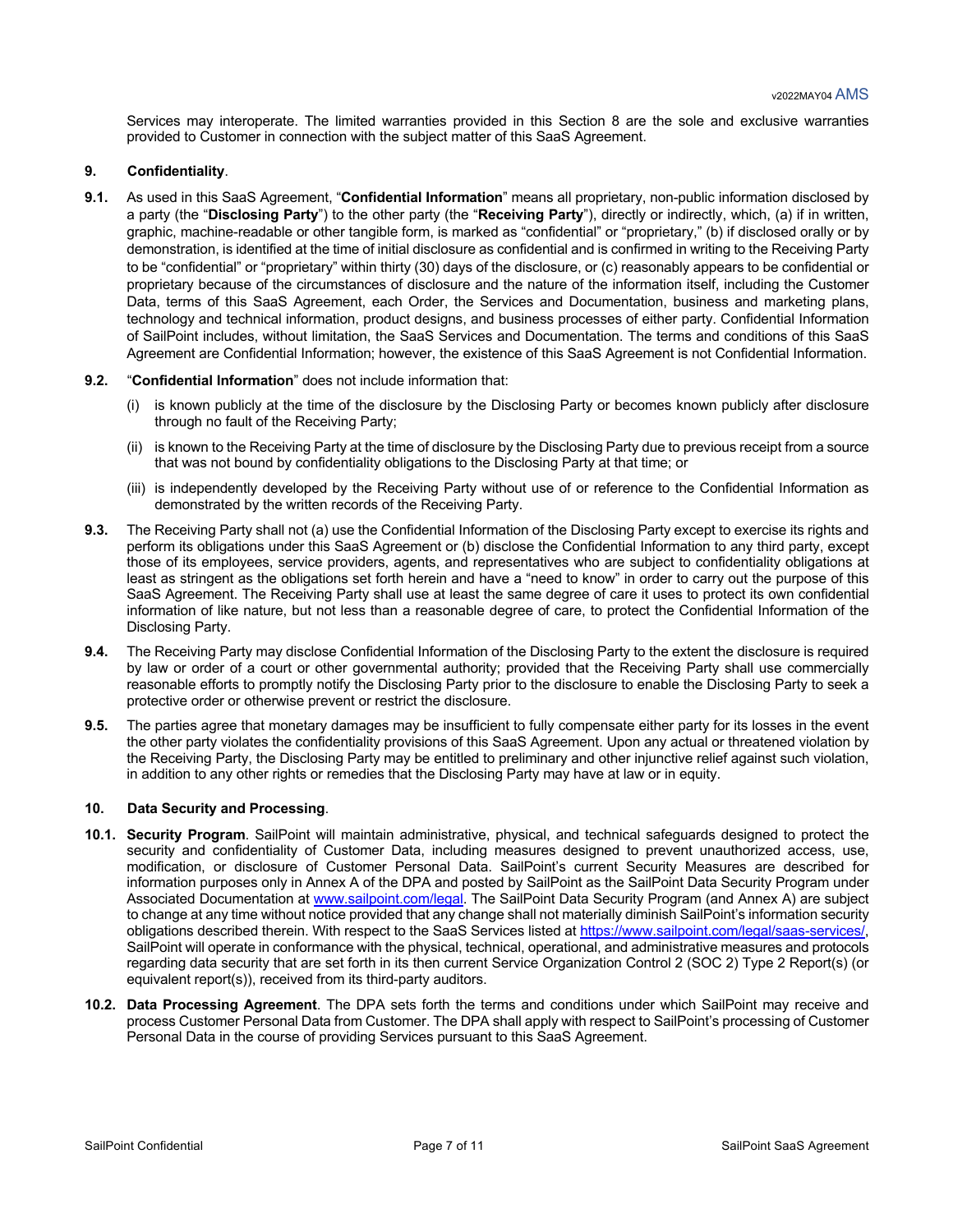## **11. Indemnification**.

- **11.1. Indemnification by SailPoint**. Subject to Section 11.3 (Indemnity Process), SailPoint will defend Customer from any and all claims, demands, suits, or proceedings brought against Customer by a third party alleging that the SaaS Services, as provided by SailPoint to Customer under this SaaS Agreement, infringe any patent, copyright, or trademark or misappropriate any trade secret of that third party (each, an "**Infringement Claim**"). SailPoint will indemnify Customer for all damages and costs (including reasonable attorneys' fees) finally awarded by a court of competent jurisdiction, authorized arbitral panel, or paid to a third party in accordance with a written settlement agreement signed by SailPoint, in connection with an Infringement Claim. In the event an Infringement Claim is brought, or in SailPoint's reasonable opinion is likely to be brought, SailPoint may, at its option:
	- (i) procure the right to permit Customer to continue use of the SaaS Services;
	- (ii) replace or modify the SaaS Services with a non-infringing alternative having substantially equivalent performance, within a reasonable period of time, or
	- (iii) if SailPoint determines that neither of the foregoing options are reasonably practicable, terminate the applicable Order and repay to Customer any prepaid fees paid by Customer under the Order to SailPoint with respect to any period of time following the termination date.

Notwithstanding the foregoing, SailPoint shall have no liability for any Infringement Claim of any kind to the extent that it relates to (a) modification of the SaaS Services by a party other than SailPoint, (b) use of the SaaS Services in combination with any other product, service, or device, if the infringement would have been avoided by the use of the SaaS Services without the other product, service, or device, or (c) use of the SaaS Services other than in accordance with the Documentation and this SaaS Agreement. The indemnification obligations set forth in this Section 11.1 are Customer's exclusive remedy and SailPoint's sole liability with respect to SailPoint's infringement or misappropriation of third-party intellectual property rights of any kind.

- **11.2. Indemnification by Customer**. Subject to Section 11.3 (Indemnity Process), Customer will defend SailPoint and its Affiliates from any and all claims, demands, suits, or proceedings brought against SailPoint by a third party alleging a violation of a User's or third party's rights arising from or related to the Customer Data, including Customer's provision of the Customer Data to SailPoint or its Affiliates or their respective use of the Customer Data in connection with providing Services in accordance with this SaaS Agreement. Customer will indemnify SailPoint for all damages and costs (including reasonable attorneys' fees) finally awarded by a court of competent jurisdiction, authorized arbitral panel, or paid to a third party in accordance with a written settlement agreement signed by Customer, in connection with any such claims, demands, suits, or proceedings. The indemnification obligations set forth in this Section 11.2 are SailPoint's exclusive remedy and Customer's sole liability with respect to Customer's infringement or misappropriation of third-party's rights arising from or related to its Customer Data.
- **11.3. Indemnity Process**. The party seeking indemnification under this Section 11 ("**Indemnitee**") must (a) promptly notify the other party ("**Indemnitor**") of the claim (provided that any failure to provide prompt written notice will only relieve the Indemnitor of its obligations to the extent its ability to defend the claim is materially prejudiced by the failure), (b) give the Indemnitor sole control of the defense and settlement of the claim (provided that Indemnitor shall not consent to entry of any judgment or admission of any liability of the Indemnitee without the prior written approval of the Indemnitee), and (c) provide reasonable assistance, cooperation, and required information with respect to the defense and settlement of the claim, at the Indemnitor's expense. At its own expense, the Indemnitee may retain separate counsel to advise the indemnitee regarding the defense or settlement of the claim.

#### **12. Limitations of Liability**.

- **12.1.** Neither Party excludes or limits its liability for:
	- (i) Death, personal injury or damage to tangible property caused by its Negligence, or that of its employees, agents or subcontractors;
	- (ii) any breach by a Party of the "Restrictions", "Indemnification" or "Confidentiality" provisions of this SaaS Agreement;
	- (iii) a breach of its respective obligations under the DPA due to its willful misconduct or Negligence;
	- (iv) otherwise any willful misconduct, fraud or fraudulent misrepresentation by it or its employees; or
	- (v) any liability that cannot be excluded or limited by virtue of the Governing Law (as per Section 13.9 (Governing Law and Severability) below).

For purposes of this Section 12.1, "**Negligence**" means (a) a disregard of an obvious risk; (b) an indifference to an obvious risk; or (c) a deliberate and malicious action.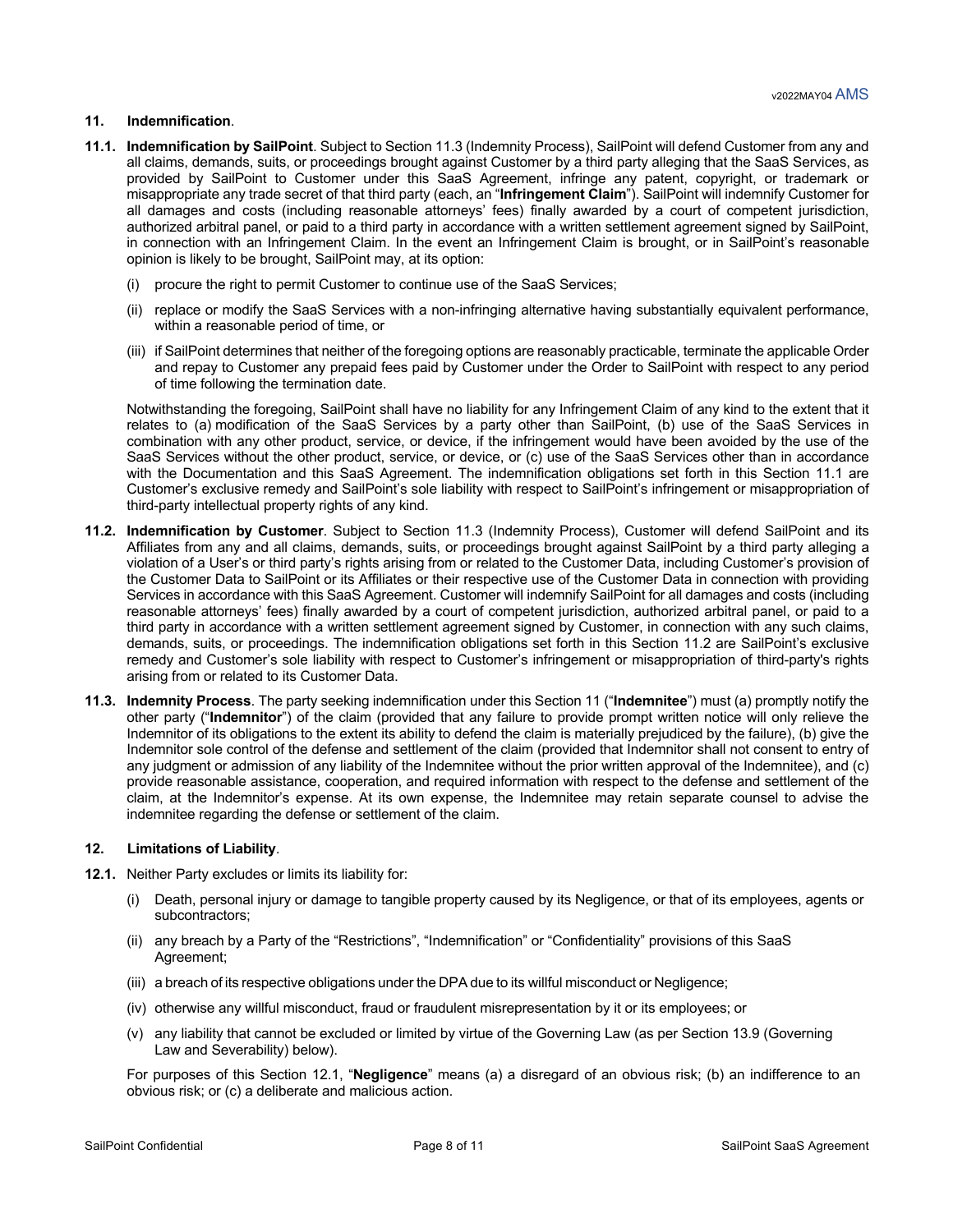- **12.2.** Subject to Sections 12.1 above and 12.3 below:
	- in the event of a Security Incident (as defined in the DPA), SailPoint's total financial liability to Customer under this SaaS Agreement shall not exceed 200% of the total fees paid or payable by Customer under the applicable Order for the 12 months preceding the event giving rise to the claim; and
	- (ii) for all other claims of either party for direct/other damages under this SaaS Agreement, the aggregate liability of the other party, regardless of the nature of the claim (including negligence) and irrespective of whether the same was foreseeable or otherwise, shall not exceed 125% of the total fees paid or payable by Customer under the applicable Order for the 12 months preceding the event giving rise to the claim.
- **12.3.** Subject to Section 12.1 above, in no event shall either Party be liable to the other for any consequential or special damages, punitive, or exemplary damages even if the party has been advised of the possibility of the potential loss or damage. For purposes of this section, "consequential or special damages" means remote or speculative damages or damages which are not the natural and probable result of a breach of this SaaS Agreement.

#### **13. General Provisions**.

- **13.1. Assignment**. Neither party may assign this SaaS Agreement or otherwise transfer any right or obligation under this SaaS Agreement, without the prior written consent of the other party, which consent shall not be unreasonably withheld or delayed. Notwithstanding the foregoing, either party may assign this SaaS Agreement in its entirety to an acquirer of all, or substantially all, of the assets or equity of the party whether by merger, asset sale, or otherwise, provided that in the event of an assignment by Customer, all fees then due and payable to SailPoint have been paid. Any attempt by a party to assign or transfer its rights or obligations under this SaaS Agreement other than as permitted by this section shall be void and of no effect. Subject to the foregoing, this SaaS Agreement shall be binding upon and inure to the benefit of the parties' successors and permitted assigns. Either party may employ sub-contractors in performing its duties under this SaaS Agreement, provided, however, that the party shall not be relieved of any obligation under this SaaS Agreement and subject (as applicable) to the applicable sub-processing terms of the DPA.
- **13.2. Notices**. Except as otherwise expressly permitted in this SaaS Agreement, notices under this SaaS Agreement shall be in writing and shall be deemed to have been given (a) five (5) business days after mailing if sent by registered or certified mail, (b) when personally delivered, or (c) one (1) business day after deposit for overnight delivery with a recognized courier for U.S. deliveries (or three (3) business days for international deliveries). All notices shall be sent to the other party at the address set forth on the first page of this SaaS Agreement.
- **13.3. Force Majeure**. Neither party shall be liable to the other for any delay or failure to perform hereunder due to circumstances beyond the party's reasonable control, including acts of God, acts of government, computer related attacks, hacking, or acts of terror, service disruptions involving hardware, software, or power systems not within the party's possession or reasonable control (a "**Force Majeure Event**"). Notwithstanding the foregoing, Customer shall remain liable for the payment of all amounts required to be paid pursuant to an applicable Order, regardless of the occurrence or persistence of a Force Majeure Event.
- **13.4. Equitable Relief**. The parties agree that a material breach of Sections 3.3 (Restrictions) or 10 (Confidentiality) above may cause irreparable injury to the non-breaching party for which monetary damages alone would not be an adequate remedy, and therefore the non-breaching party shall be entitled to seek equitable relief in addition to any other remedies it may have hereunder or at law, without the requirement of posting bond or proving actual damages. If any legal action is brought to enforce any rights or obligations under this SaaS Agreement, the prevailing party shall be entitled to recover its reasonable attorney fees, court cost and other collection expenses, in addition to any other relief it may be awarded.
- **13.5. Entire Agreement**. This SaaS Agreement together with the documents incorporated herein by reference contains the entire agreement of the parties with respect to the subject matter hereof and supersedes all previous oral and written communications, representation, understandings, and agreements by the parties concerning the subject matter of this SaaS Agreement. Customer agrees that its purchase of the Services is neither contingent upon the delivery of any future functionality or features nor dependent upon any oral or written public comments made by SailPoint with respect to future functionality or features. No terms, provisions or conditions contained in any purchase order, sales confirmation, or other business form that either party may use in connection with the transactions contemplated by this SaaS Agreement will have any effect on the rights or obligations of the parties under, or otherwise modify, this SaaS Agreement. If there is any conflict between the terms of this SaaS Agreement and any Order or similar ordering document with a Partner, the terms of this SaaS Agreement shall control unless SailPoint and Customer expressly agree otherwise in the applicable Order or other document signed by both parties by specific reference to this section and the section(s) of this SaaS Agreement that are modified. Where SailPoint is required to "click through" or otherwise accept any online terms to register as Customer's vendor, to provide the Services to Customer, or to enable Customer's receipt of the Services (as a condition to its provision, vendor registration or receipt of Services), the terms are not binding and shall not be deemed to modify this SaaS Agreement. No modification, amendment, or waiver of any provision of this SaaS Agreement will be effective unless in writing and signed by authorized representatives of both parties hereto. Any failure to enforce any provision of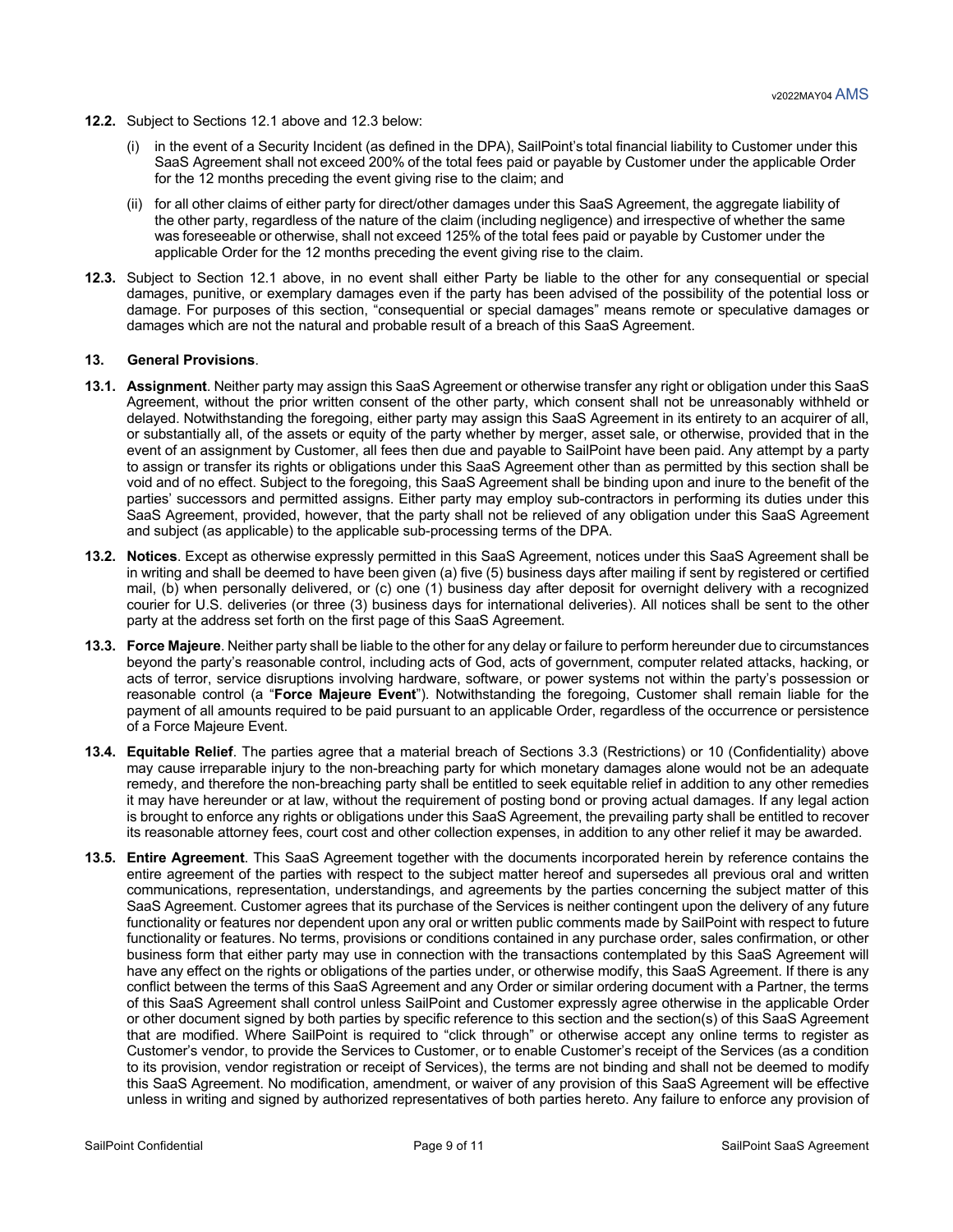this SaaS Agreement shall not constitute a waiver thereof or of any other provision and a waiver of any breach of this SaaS Agreement shall not constitute a waiver of any other or subsequent breach.

- **13.6. Publicity**. During the term of this SaaS Agreement, SailPoint may include Customer's name and logo in its customer lists, including on its website. To the extent Customer provides standard trademark usage guidelines, SailPoint shall use Customer's name and logo in accordance with the guidelines.
- **13.7. Export Laws**. Export controls and sanctions laws of the United States and any other relevant local export controls and sanctions laws apply to the Services (collectively "**Export Laws**"). Customer agrees that the Export Laws govern its use of the Services (including technical data) and any materials provided under this SaaS Agreement, and Customer agrees to comply with all Export Laws. Customer agrees that no data, information, software programs, or other materials resulting from Services (or that are a direct product thereof) will be exported, re-exported, transferred, or released, directly or indirectly, in violation of the Export Laws. Each party represents that it is not (i) named on any U.S. government list of persons or entities with which U.S. persons are prohibited from transacting, (ii) owned or controlled by or acting on behalf of any such persons or entities, or (iii) residing, located, operating or organized in a country or region subject to a United States trade embargo. Customer agrees that it will not access or use the SaaS Services in any manner that would cause any party to violate any Export Laws.
- **13.8. Independent Contractors, No Third-Party Beneficiaries**. The parties have the status of independent contractors, and nothing in this SaaS Agreement nor the conduct of the parties will be deemed to place the parties in any other relationship. Except as provided in this SaaS Agreement, neither party shall be responsible for the acts or omissions of the other party or the other party's personnel. Save as contained expressly above, this SaaS Agreement confers no rights upon either party's employees, agents, contractors, partners or customers or upon any other person or entity.
- **13.9. Governing Law**. This Agreement is governed by the laws of the State of Texas, excluding any of its conflict of law principles that would apply laws of another jurisdiction. The United Nations Convention on Contracts for the International Sale of Goods does not apply.
- **13.10. Anti-Bribery/Corruption**. Neither party (a) has received or been offered any illegal or improper bribe, kickback, payment, gift, or thing of value from an employee or agent of the other party in connection with this SaaS Agreement or (b) has made, paid, given, or agreed to make, pay, or give any bribe, kickback, payment, gift, or thing of value to any foreign government official or other person in violation of applicable laws related to the prevention of corruption, including the U.S. Foreign Corrupt Practices Act of 1977, as amended ("**Anti-Corruption Laws**") in connection with this SaaS Agreement Both parties agree to comply with Anti-Corruption Laws in relation to this SaaS Agreement. If either party learns of any violation of the foregoing restriction, the party will use reasonable efforts to promptly notify the other party.
- **13.11. Interpretation**. For purposes of interpreting this SaaS Agreement:
	- (i) unless the context otherwise requires, the singular includes the plural, and the plural includes the singular;
	- (ii) unless otherwise specifically stated, the words "herein," "hereof," and "hereunder" and other words of similar import refer to this SaaS Agreement as a whole and not to any particular section or paragraph;
	- (iii) the words "include" and "including" will not be construed as terms of limitation, and will therefore mean "including but not limited to" and "including without limitation";
	- (iv) unless otherwise specifically stated, the words "writing" or "written" mean preserved or presented in retrievable or reproducible form, whether electronic (including email but excluding voice mail) or hard copy; and
	- (v) the captions and section and paragraph headings used in this SaaS Agreement are inserted for convenience only and will not affect the meaning or interpretation of this SaaS Agreement.

\*\*\* End of Terms and Conditions \*\*\*